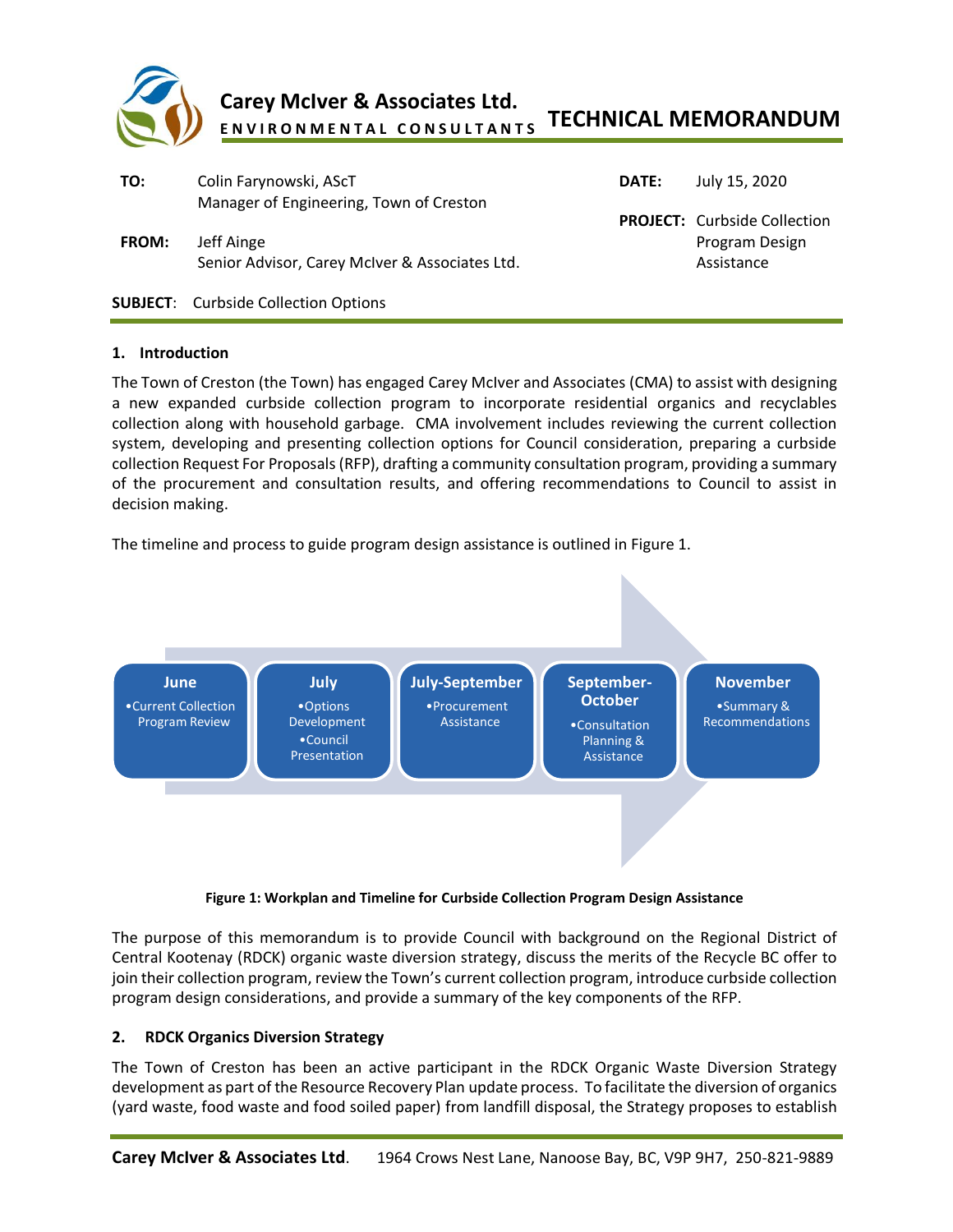

organics processing (composting) facilities at both the RDCK Central Landfill and Creston Landfill. In January of 2020, the Province announced the RDCK was successful in its application to the Organics Infrastructure Program for funding to construct the two composting facilities.

The RDCK has secured a contractor to finalize the detailed designs for the organics compost facilities and transfer station upgrades, and to complete the required regulatory submissions, construction administration and facility commissioning. At this time, it is anticipated the Creston facility will be ready to receive organics material in the Fall of 2021.

A key component in developing the Organics Diversion Strategy has been securing commitments from the municipalities of Castlegar, Nelson and Creston to collect and deliver organics to the proposed facilities. To meet this objective the Town has committed to introducing curbside collection of separated residential organics as part of its current garbage collection program.

The RDCK will work with the Town to coordinate their facility construction and commissioning timelines with the Town's proposed new collection program rollout.

# **3. Recycle BC**

On March 24, 2020, the Town received a formal offer from Recycle BC, the stewardship organisation responsible for residential packaging and paper product recycling throughout British Columbia, to join their program as a contracted collection partner for residential printed paper and packaging (PPP).

As a collection partner, the Town would be responsible for providing recycling containers to all residents and for performing curbside collection services to households. This can be achieved either with Town staff or through a private collection contractor. In return Recycle BC provides monthly incentive payments for the collection service, as well as a facility located within 60 km to receive collected materials. Recycle BC then takes on all responsibilities associated with receiving, processing, and marketing collected materials.

The financial incentive that Recycle BC provides to collection partners is based on whether collection is manual or automated. The incentive rate is currently under review, but for reference the current rate paid for manual multi-stream collection is \$38.45 per



household. For manual single-stream collection the current incentive is \$34.50 per household. Automated single stream collection is currently \$33.40 per household. Recycle BC also pays contracted collection partners \$1.75 per household as an administration top-up and \$0.75 as an education top-up.

Currently, residents are encouraged to manage their recyclables by taking recycling to drop-off depots. In late June, the RDCK opened a new recycling drop off facility at the Creston landfill, and a new depot located at 412 Helen Street. Introducing curbside recycling collection adds a level of convenience to the resident's household waste management, and the opportunity to introduce this change concurrent with the introduction of organics collection means efficiencies in collection, program administration, and less disruption for the resident.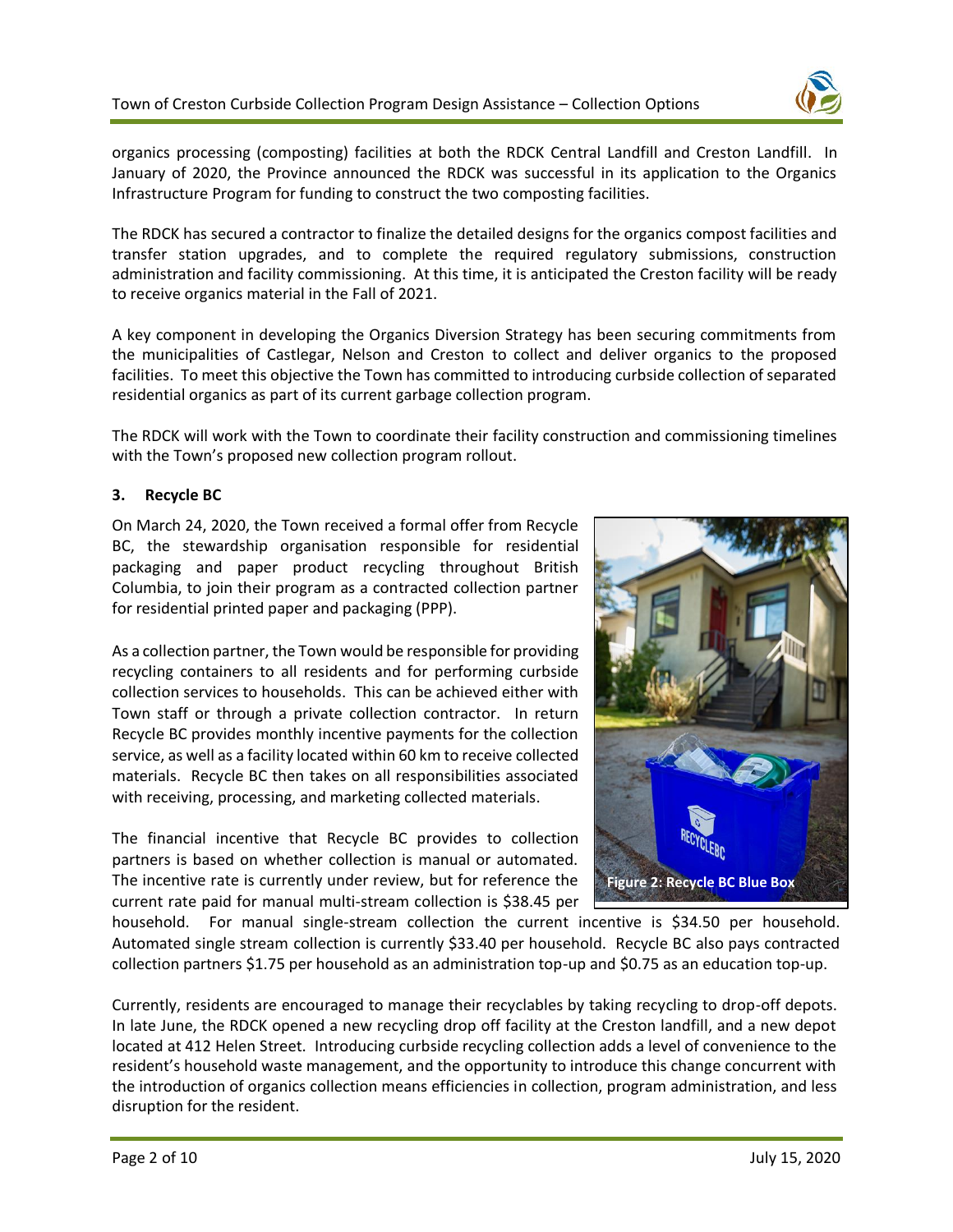

Town staff have advised Recycle BC that the Town is extremely interested in joining the program but will not be able to confirm the collection method or launch date until after completing a review and redesign of its current curbside collection program. When the Town is ready to join the program, it will enter into a formal service agreement with Recycle BC. Meantime staff will be reviewing the Recycle BC Master Service Agreement and Statement of Work for Curbside Collection Services to ensure that the Town's obligations to Recycle BC are incorporated into the new collection services contract.

# **4. Town of Creston Curbside Collection Review**

Residential solid waste collection in the Town is regulated by the Solid Waste Management Regulations Bylaw No. 1900, 2019. The program is limited to garbage collection only at this time. Participation in the program is mandatory for residential dwelling units, such as single-family homes and other dwelling units such as duplexes, triplexes, four-plexes, secondary suites, condo and apartment units up to a maximum of four units on the property.

Properties with more than five residential dwelling units may apply to opt-in to the program. In addition, commercial properties with or without residential units attached, and that can meet the established container set-out limits, are required to participate in the program unless approved to opt-out with a private collection system in place. Approximately 2,610 total units are being serviced, made up of 2,350 residential dwelling units, 158 units in multi-unit properties, and 105 commercial units and community facilities.

Weekly garbage collection is provided on Tuesdays, Wednesdays and Thursdays using a manual system. The collection is contracted out to a local hauler (Tip-It Waste Solutions). Tip-it Waste Solutions is currently operating on a verbal month-by-month agreement.

As established in Bylaw No. 1900, residents are required to provide their own garbage containers with a maximum size of 80 litres. The maximum permitted weight at the curb is 23 kgs. Collection



is limited to two containers (or bags) per week, however additional garbage can be set out with a \$2 tag purchased from the Town. The cost to provide the service has recently been removed from general taxes and replaced with a utility fee model. The 2020 utility fee for curbside garbage is \$90 per year per household (and \$97 for commercial properties receiving this service).

When the collection program expands to include recycling, the inclusion of commercial properties may pose a challenge for Recycle BC whose responsibility is confined (by legislation) to residential recycling collection only. A discussion with them may result in an arrangement whereby the commercial properties can be included, but even if they do permit it, they will not pay a collection incentive for materials from commercial sources.

Likewise, collection of recycling from multi-family properties (the properties with more than four dwelling units with centralised collection) will require a separate agreement with Recycle BC, however they do allow this and there are examples of programs with blended single-family and multi-family collections.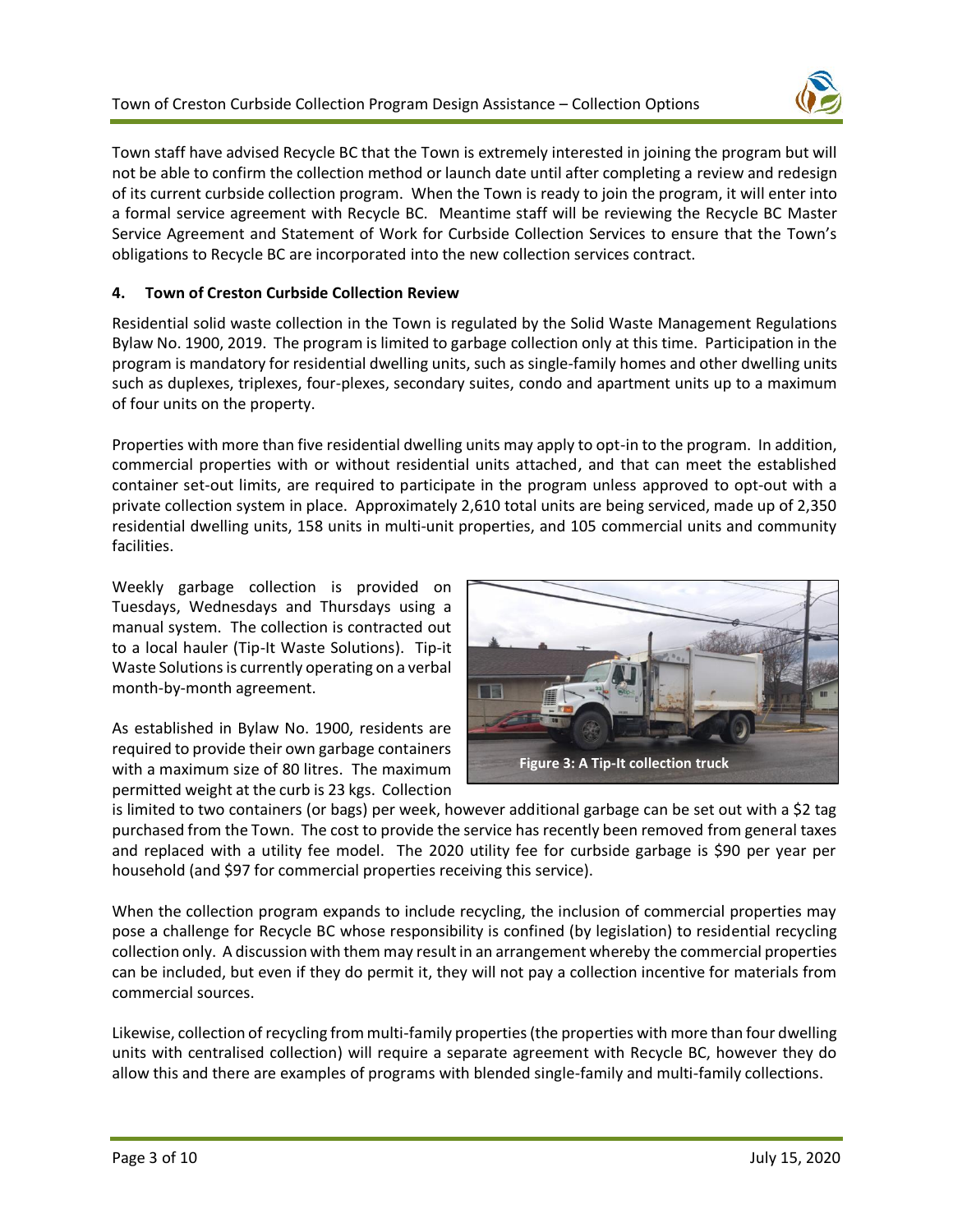

In addition to curbside garbage, the Town offers a limited seasonal yard waste collection service (provided twice-a-year by Town crews). Branches and leaves are chipped and used as mulch in municipal operations; leaves and grass are composted and mixed with topsoil for municipal operations. A yearround self-haul yard waste drop-off location operated between 2010 and 2019 but is not currently operated due to budget concerns. A backyard composter rebate program is also offered to residents.

# **5. Program Design Considerations**

In BC, best practices for residential curbside collection consist of three stream collection programs (recyclables, organics and garbage) where Recycle BC pays for recycling collection. These programs also provide waste diversion incentives by means of can limits on garbage as well as user pay approaches where residents that generate more garbage pay more for the service. Best practices also include ongoing education and engagement as well as climate change considerations with respect to vehicle emissions.

Due to the existing use of drop-off depots for residential recycling, introducing residential recycling collection would change how residents handle the bulk of their recyclables. Experience shows that curbside collection of recycling provides convenience which in turn improves the capture rate of recyclable materials and increases diversion of materials from landfill.

Experience in most jurisdictions that have introduced organics collection would suggest that collecting organics weekly, with garbage and recyclables collected bi-weekly, greatly assists in building participation for organics diversion. Along with collection frequencies and consideration of set-out limits to boost participation, program design considerations for the Town include whether the expanded collection will be manual or automated, and whether to consider expanding organics to include curbside collection of yard waste as well as food waste.

Including yard waste is more prevalent in an automated collection program, where a larger cart for food scraps is required to be compatible with the lifting mechanism, meaning there is excess capacity in the cart for more material (i.e., the yard waste). This can reduce the "ick" factor associated with food waste collection (odour, insects), but also increases the amount of material collected in the organic stream (and thereby increases the amount paid for processing the organic waste). It may not be practical for winter climates with shorter yard waste "seasons".

### *Manual Collection*

The current collection for the Town is a manual system, whereby the collector leaves the cab of the truck to lift and empty the garbage containers into the truck hopper. This type of collection is also applicable for multi-stream collection, where recycling and food waste organics are also collected. Split-body trucks, which have a partition in the body of the truck to keep different materials separated, allow for two material streams to be set out at the curb for collection on the same day in the same truck.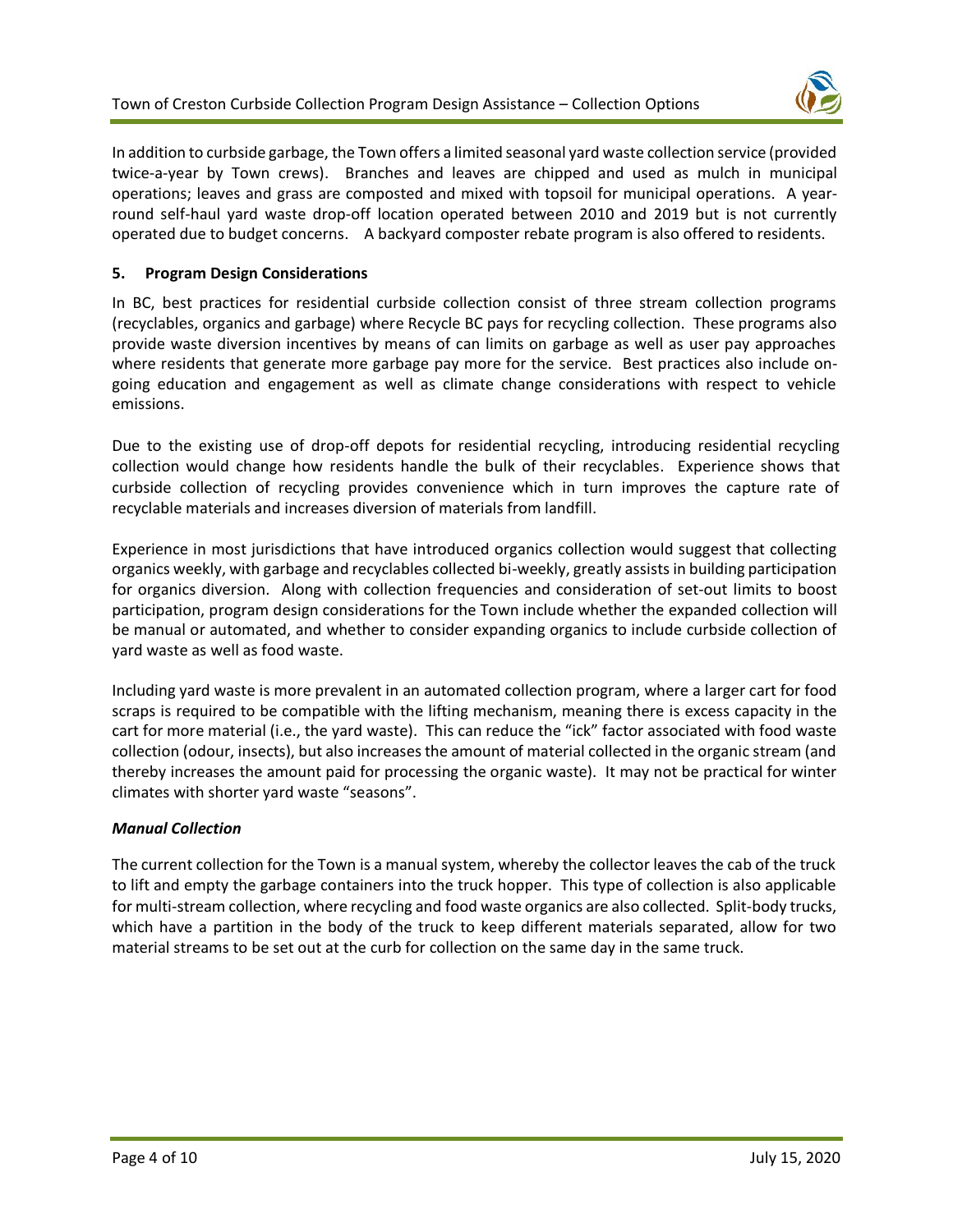

**Figure 4: Recycling & Organics Manual Set out Figure 5: Manual Recycling Collection**





In a manual system, curbside collection containers tend to be smaller and therefore less expensive to purchase and are often available through local hardware retail stores.

- The permitted 80 litre garbage container size works well for the current manual system.
- For organics, curbside containers with 45-50 litre capacity are ideal for residential food waste. Smaller under-counter/counter-top containers (*aka* kitchen catchers) could also be provided to assist in the collection and transfer of kitchen scraps from the home to the curbside container.
- Blue boxes, large reusable poly bags, or a combination can be used for manual recycling collection.
- Yard waste collected under a manual program would likely be in kraft bags, or in 80 litre containers.

### *Automated Collection*

In recent years, many municipalities have switched to cart-based (automated) collection. This has often been precipitated by a desire to reduce worker injuries and increase the size of the labour pool for waste collectors. This can be an attractive proposition for a community already considering expanding their collection system to include recycling and organics, although it is not without its challenges. The larger cart sizes, and the ability for the lift arms to handle bulkier and heavier containers makes this type of collection suitable for yard waste if that is desired.

Carts for automated collection range in size and capacity from 80 litres to 360 litres. It is becoming more common to see larger (240 litre) carts used for recycling, with residential garbage carts ranging from 100 to 240 litres. Smaller 80 to 120 litre carts suit the organics stream, although as discussed above even these smaller carts are typically too big for food waste only organics programs. Automated collection programs which include yard waste typically promote the 240 litre cart for the organics material stream.

Some programs offer residents the option to select-a-size, so that those who generate more waste (of whichever stream) can have a larger cart. Swap out fees are usually applied for residents who request a cart size different from the default size initially provided, and the municipality would tailor the individual utility bills accordingly so that those who do have the larger carts pay a higher fee.

Table 1 below summarizes the pros and cons of cart-based collection based on the feedback gathered from work on other waste collection projects.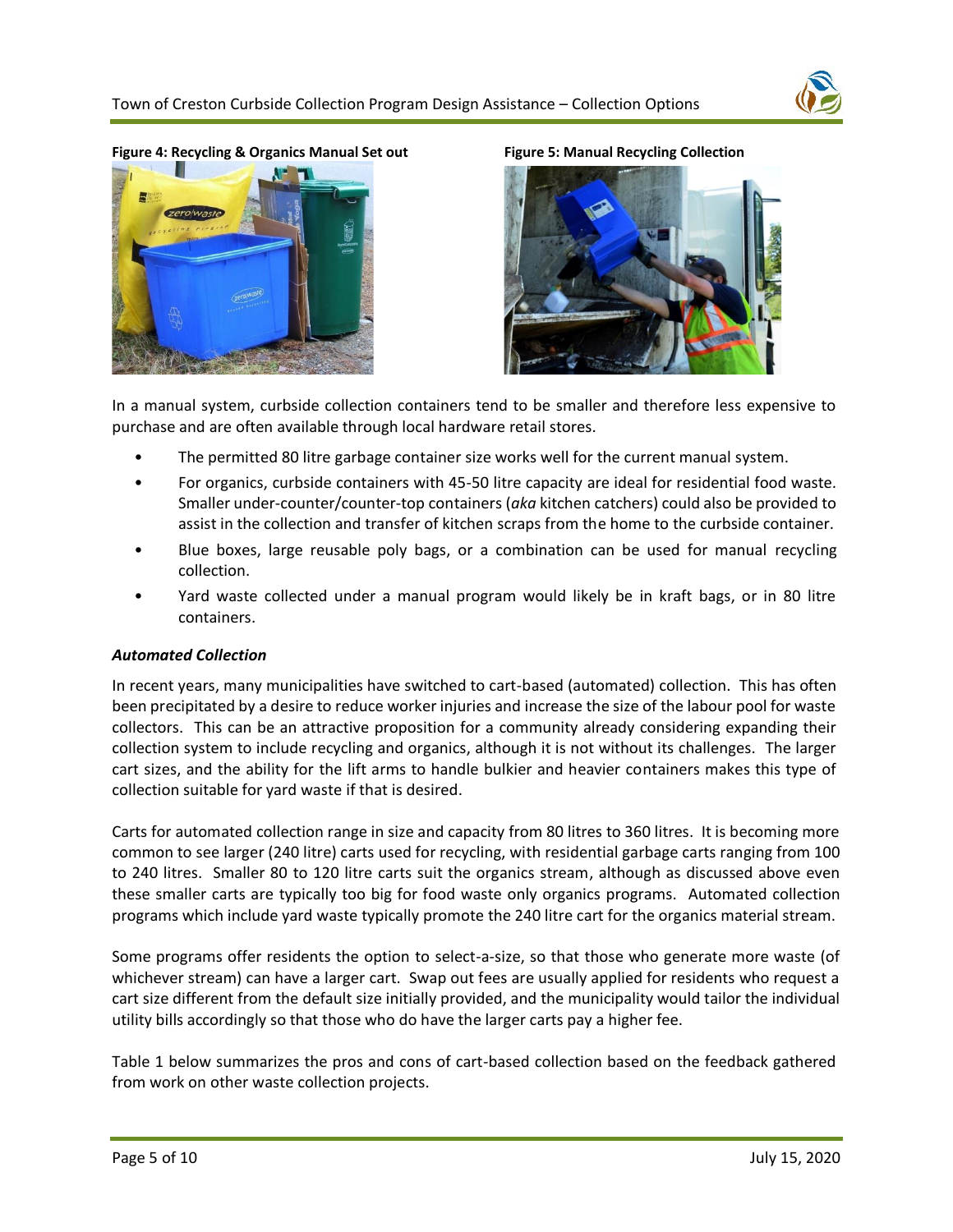



**Figure 6: Automated Carts Figure 7: Automated Collection**



### **Table 1: Automated Collection Pros & Cons**

#### **Automated – PROS**

- Less worker injuries
- Increases labour pool for collection staff
- Often lower operating cost per household
- Considered easier for resident to move (no lifting)
- Carts are animal resistant (e.g. raccoons, dogs, crows)
- Carts can be made bear resistant (with clips)
- Less potential for litter
- Can add yard waste to the collection program
- Improved data gathering
- Enhanced community aesthetics on collection days

#### **Automated – CONS**

- Capital cost of the containers (typically \$60-\$150 dependent on size & purchase quantity)
- Space required for cart maintenance, and storage of carts for new customers
- Can be challenging to service the carts in areas with steep or narrow streets, or in communities where parking on the road is prevalent
- Residents must set out the containers properly in order for them to be picked up by the truck
- Does not easily accommodate times when a household has extra garbage
- May increase contamination of recyclables and organics (Recycle BC reports that cart-based programs have double the amount of contamination than other collection methods)
- Smallest cart size may be larger than current manual containers = May increase the amount of garbage set out per household
- May increase the amount of container storage required at each home
- Challenging for residents who usually drive their containers to the end of the driveway (e.g. long, rural driveways)
- Significant staff time required to implement and administer a cart-based collection system
- Service providers must have a "spare" cart compatible collection truck for days when the primary truck is out of action, increasing the capital cost associated with truck procurement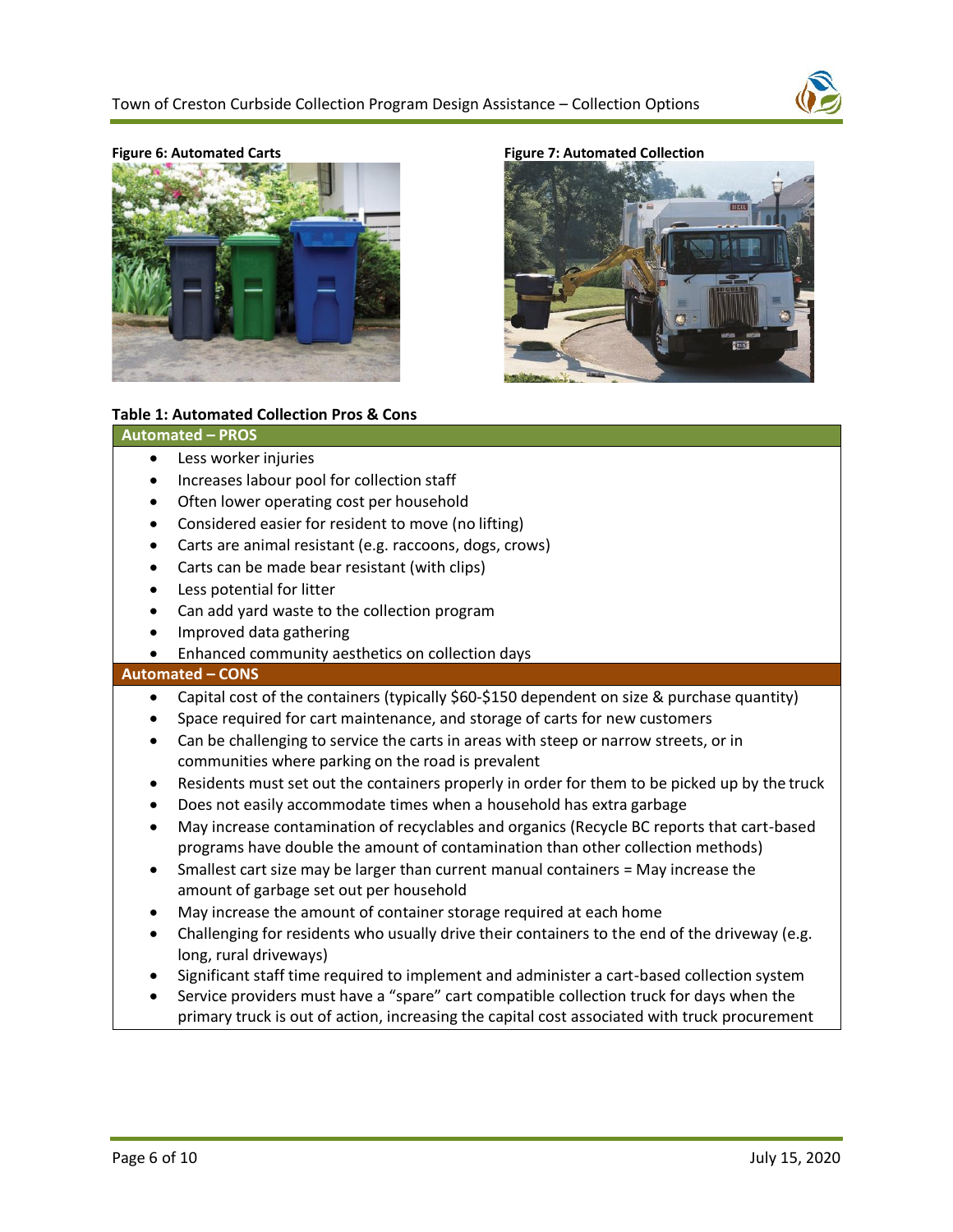

### *Combination (Hybrid) Collection*

Although not common, a combination of cart-based and manual collection is possible. Under such a system, the heavier material streams such as garbage and organics (particularly yard waste where it is included in curbside pickup) would be collected via automated carts, and manual collection would be retained for recycling. The reason to collect recycling manually is the compliance rate is higher (collector intervention at the curb removes the non-compliant items) and Recycle BC pays manual collectors a higher incentive.

For a combination system, the collector would need to have trucks capable of both manual and automated lifting. This might mean a hybrid truck or a fleet of separate trucks dedicated to each collection method



**Figure 8: Example of A Combination Collection Program Curbside Set Out (City of Burnaby)**

#### *Container Procurement*

Selecting the appropriate containers is an important component of program design. Ease of storage and use, consistency at the curb for the collector, appropriate sizing for the different material streams, and aesthetics can influence the decision-making process. While manual program containers such as blue boxes, garbage cans, and green bins are relatively easy to locate in hardware stores at affordable prices, it is less common to see automated carts in a retail setting. A local government procurement process for containers or carts will generate interest from several suppliers, resulting in better-than-retail prices.

For consistency, convenience, and the ability to hot stamp a program or municipal logo onto containers or carts(such as the Regional District of Nanaimo Zero Waste and Beyond Composting branding shown in Figure 9), CMA suggests the Town plan on a container procurement process regardless of the collection option selected.

Distribution of the containers can be handled by Town staff, seasonal staff, the collection personnel, or bundled into the procurement contract for the vendor to handle. Ownership of the containers, and storage and coordination of replacements are issues to be resolved. **Figure 9: Examples of Program Branding on** 

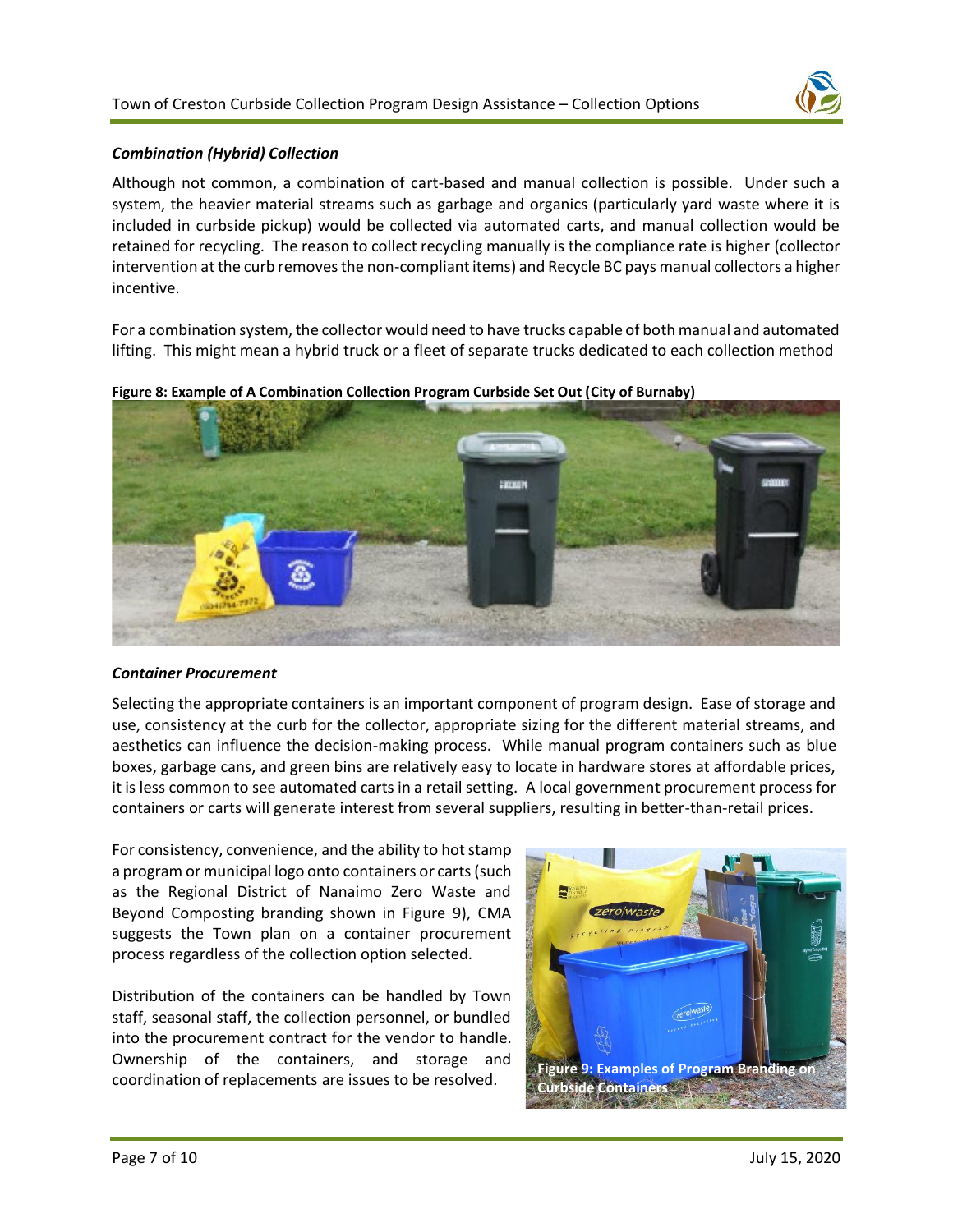

Estimated retail costs for manual program organics containers are in the \$40 range, while blue recycling boxes range from \$10 to \$15 dependent upon the size chosen. The estimated costs for automated carts span a range from \$60 to \$150 dependent on size, quantity purchased, origin of manufacturer (US currency exchange and transportation to destination), and specifications of the finished product.

# *Collection Frequency*

Adjusting the frequency when certain materials get collected can be very effective in building participation, especially for organics collection. As mentioned previously, many other jurisdictions that have introduced organics collection would suggest that collecting organics weekly, with garbage and recyclables collected bi-weekly, greatly assists in building participation for organics diversion as well as allowing the allowable garbage limit to be reduced.

Regardless of the collection method selected, we would recommend retaining the current Tuesday/Wednesday/Thursday fixed day collection schedule. We would however suggest the collection frequency follow that as outlined here:

| Week 1 | Garbage & Food Waste     |
|--------|--------------------------|
| Week 2 | Recyclables & Food Waste |
| Week 3 | Garbage & Food Waste     |
| Week 4 | Recyclables & Food Waste |

### *Considering in-house service*

Just as collection programs and methods differ across jurisdictions, so too do the personnel responsible for the collecting. From recent experience with municipalities redesigning or renegotiating collection programs, several have used the process to consider who is best positioned to provide the service at the curb. Those considering bringing the service in-house are usually already providing some component of the curbside collection and have the capacity to expand their service.

As an example, until 2018 the City of Nanaimo had been providing garbage and organics collection with City crews, and recycling collection was provided by a contractor to the City. When the City introduced their new automated collection system, they brought recycling in-house and now provide collection of all three curbside streams. The move to automated was very much driven by the need to reduce WorkSafe BC claims and related expenses incurred by the City's manual collection program operators.

As a counter to that, in nearby Town of Qualicum Beach where the Town staff provided manual garbage collection and the Regional District of Nanaimo (RDN) contractor collected organics and recycling with a manual program, the Town recently handed responsibility for garbage collection over to the RDN for it to be provided by their contractor. The Town staff who had been on the garbage crew were redeployed in other Public Works roles.

Considerations include the capital costs for vehicles and the capacity to provide ongoing maintenance on what can be reasonably complex machines (especially the lift arm mechanisms). Relations with the municipal workers' union and the ability to have guarantees of service may influence a decision on bringing a service in-house. Having experienced staff available, or the ability to staff up and manage those staff to provide the service may prove challenging if this will be a new service for the municipality.

The ability to provide the service at an affordable cost to the taxpayer needs to be weighed, particularly in areas where a competitive procurement process could result in several private firms bidding on the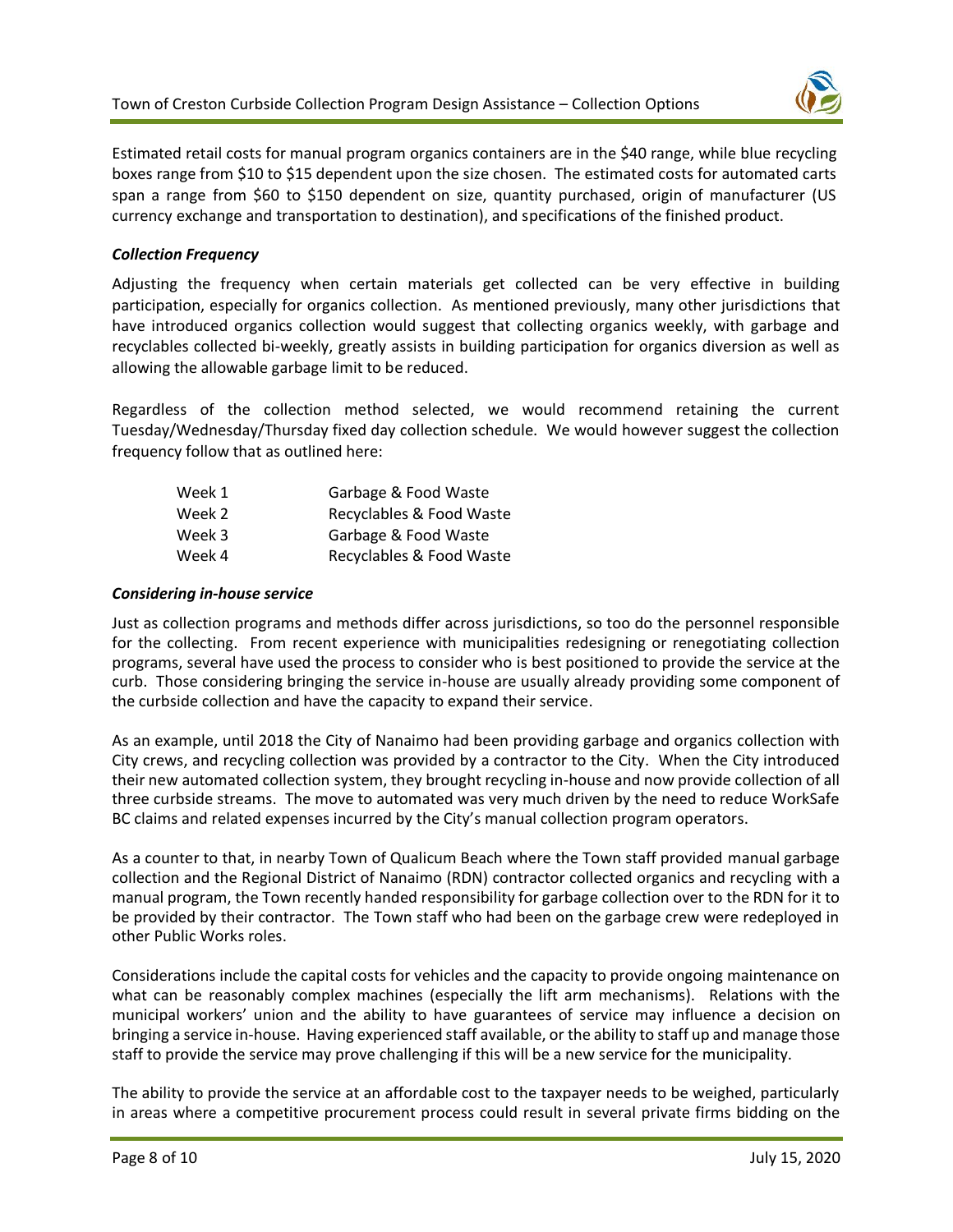

work. Finally, economies of scale do come into play whereby a private firm in the business will have mechanics, spare drivers and spare trucks, plus support staff who can all be quickly deployed to respond to any incidents to ensure their client is kept happy.

### *Collection Program Support Mechanisms*

As mentioned previously, curbside collection best practices rely on regulation, education and enforcement as well as direct engagement (face to face) and the use of apps and social media.

Examples of effective regulatory mechanisms are bylaws, garbage set-out limits, disposal bans on recyclables and compliance and enforcement activities.

For the Town this could mean that if a three-stream collection service is implemented, Bylaw No. 1900 could be amended to establish garbage set-out limits of perhaps one can every-other-week rather than two cans weekly. The Bylaw would also be revised to ban from disposal residential food waste (and possibly yard waste), and Recycle BC's approved recyclable packaging and paper products.

Examples of effective public outreach and education materials used in other communities are numerous, and in our experience others are pleased to share their resources for use by programs just starting out. The RDCK has indicated it will prepare organics diversion information material specific to the region for its partners to use. The Town's current contractor uses an informative notice on garbage containers left uncollected as a compliance and encouragement mechanism. Tracking and monitoring of what is set out for collection is also essential to program success, particularly with respect to reducing material contamination to meet Recycle BC requirements.

### **6. Request For Proposals**

The cost to collect and manage residential waste varies across the Province. These variations are the result of the type of collection method used, material types and volumes collected, disposal and processing fees, recovery of municipally provided collection container costs, Recycle BC incentives applied, competitive bidding, and so on. For these reasonsthere is merit in going to the marketplace with a competitive procurement process.

The benefit of a competitive Request For Proposal process over an Invitation to Tender is that the selection is not based on price alone, and it allows the proponents to include information on their relevant qualifications or experience, their proposed approach or methodology, and the price they would charge to provide the service requested. Given that the Town has not predetermined a collection method (manual or automated), nor types of containers to be used, an RFP is the preferred process for this project.

With the assistance of Town staff, the intent is to issue the RFP in late July with a late August closing date. A proponents' meeting will be held (likely via video link) to provide information and answer questions of those interesting in submitting proposals.

The key features of the RFP will include:

- Five-year term + two optional one-year extensions
- Contract will commence in January 2021 with Phase 1 Business-As-Usual collection of weekly garbage